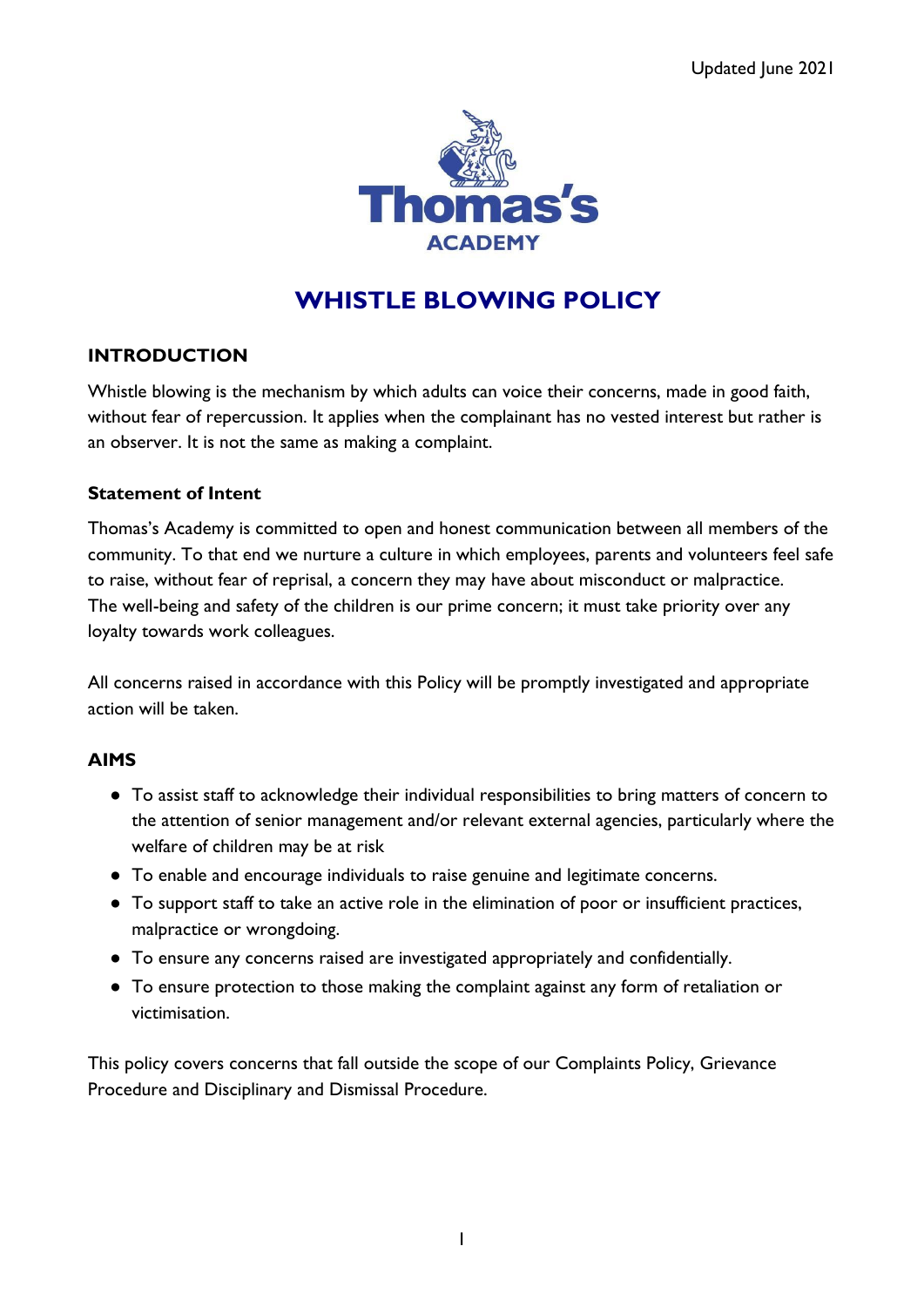## **PROCEDURES**

Having observed something that gives cause for serious concern (this may be to do with child safeguarding or welfare, health and safety, financial malpractice, illegality…), the following action should be taken:

- Report your concern to the Executive Head. If your concern is about the Executive Head, report to the Governors.
- If you are worried about how to raise a concern, you should seek independent advice though e.g. your union, early years advisor, professional body or call the Public Concern at Work advice line on 020 7404 6609
- Record what you witnessed in writing including where possible any background, names, other witnesses, dates, times and places as well as the nature of your concern. If for any reason you do not wish to put your concern in writing, the person to whom you report will make a written record and ask you to sign to confirm its accuracy. Keep a copy of the written record.
- Do not:
	- o investigate the matter yourself
	- o tell those you suspect to be involved
	- o accuse or approach individuals
	- o tell anyone other than the Executive Head or Governor
- You will receive a written acknowledgement of your concern within one week of its receipt.
- The Executive Head or Governor will investigate your concern. You will be informed of what action is being taken within two weeks of the original report. You will be kept informed of the progress of the investigation and of its outcome.
- If you are not satisfied with the outcome you should take your concern to Ofsted. They can be contacted:
	- o through a dedicated whistleblowing hotline 0300 123 3155 (Monday to Friday, 8.00am to 6.00pm)
	- $\circ$  by email to the whistleblowing team [whistleblowing@ofsted.gov.uk](mailto:whistleblowing@ofsted.gov.uk)
	- o by post WBHL, Ofsted, Piccadilly Gate, Store Street, Manchester M1 2WD

**NB** If your concern is about an immediate or current risk to a child, you must follow the procedure laid out in our Safeguarding Policy.

If the Executive Head is not available, then your concern should be reported to the Associate Head